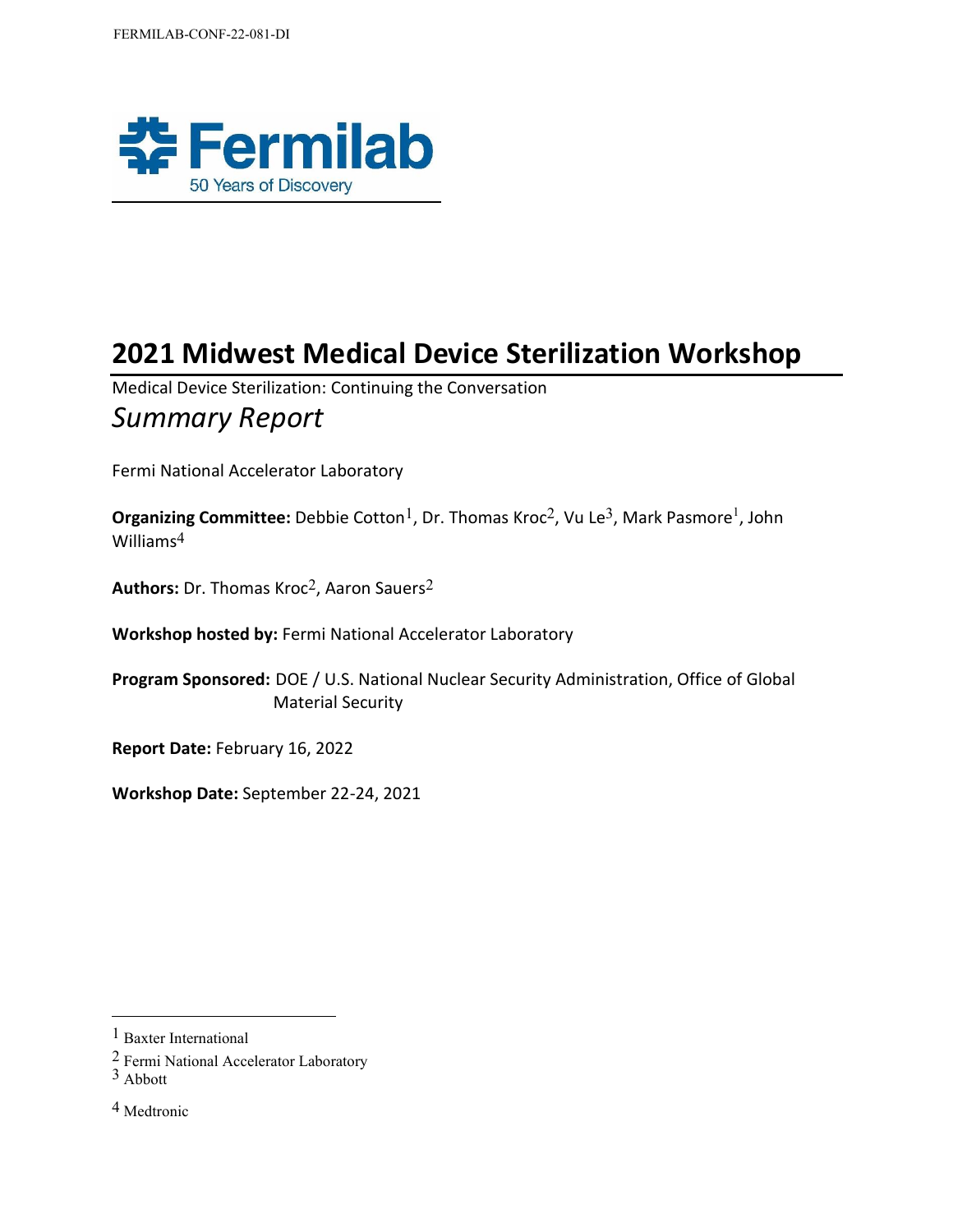#### **About Fermi National Accelerator Laboratory**

Fermilab is a U.S. Department of Energy laboratory managed by Fermi Research Alliance, LLC under contract DE-AC02-07CH11359. The Laboratory is located outside Chicago at Kirk Road and Pine Street, Batavia, Illinois, 60510-5011. For information about Fermilab and its pioneering science and technology programs, see [www.fnal.gov](http://www.fnal.gov/) .

#### **Disclaimer**

This report was prepared as an account of work sponsored by an agency of the United States Government. Neither the United States Government nor any agency thereof, nor Fermi Research Alliance, LLC, nor any of their employees or officers, makes any warranty, express or implied, or assumes any legal liability or responsibility for the accuracy, completeness, or usefulness of any information, apparatus, product, or process disclosed, or represents that its use would not infringe privately owned rights. Reference herein to any specific commercial product, process, or service by trade name, trademark, manufacturer, or otherwise, does not necessarily constitute or imply its endorsement, recommendation, or favoring by the United States Government or any agency thereof. The views and opinions of document authors expressed herein do not necessarily state or reflect those of the United States Government or any agency thereof, Fermi National Accelerator Laboratory, or Fermi Research Alliance, LLC.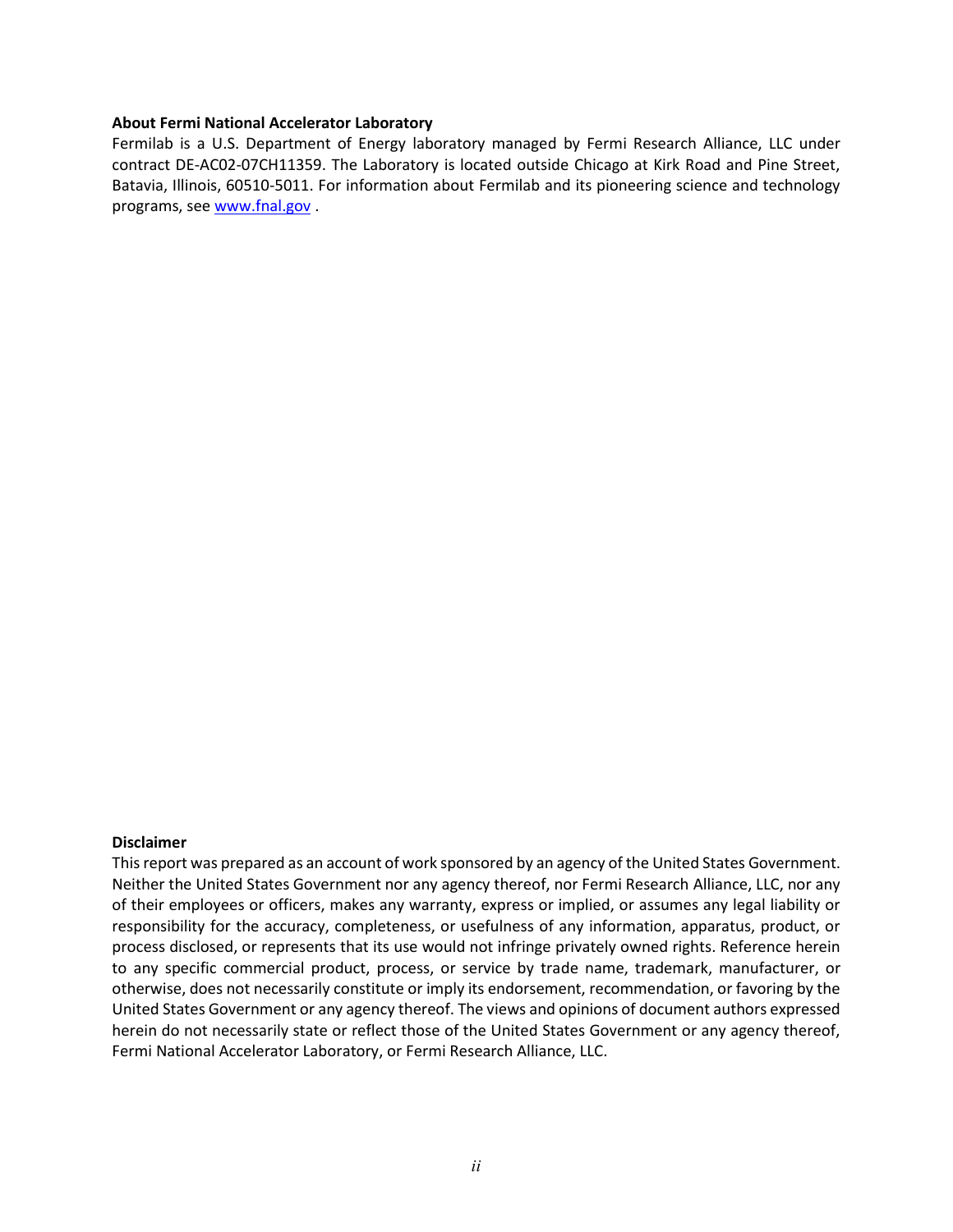## **CONTENTS**

| Day 12                                                                                     |
|--------------------------------------------------------------------------------------------|
| 9:00 A.M. Welcome from Mark Pasmore, Rick Verhaagen, and Timothy Meyer2                    |
| 9:15 A.M. Emily Craven, Boston Scientific-How Standards are Accelerating the Adoption of   |
|                                                                                            |
| 10:00 A.M. Randolph Schwarz & Mark Murphy, PNNL, Modeling 1 "User Friendly Fast            |
| Interface for Calculating Dose Distribution in Polymer Products" 3                         |
| 10:30 A.M. Ludovic Eychenne & Antoine Ghilardi, RayXpert, Modeling 2 "X-ray radiation      |
|                                                                                            |
|                                                                                            |
| 11:10 A.M. Kevin O'Hara, Sterigenics, Modeling 3 "The Current State of the Mathematical    |
|                                                                                            |
| 11:40 A.M. Ileana Pazos, NIST, "Upgrades and Partnerships Enhancing High-Dose              |
|                                                                                            |
| 12:10 P.M. Antoine Ghilardi, Mark Murphy, Kevin O'Hara, Ileana Pazos, Needs (Modeling      |
|                                                                                            |
|                                                                                            |
| <b>DAY 24</b>                                                                              |
|                                                                                            |
| 9:10 A.M. Christiane Beerlage, Zimmer Biomet, Converting Modalities "Product Transfer to   |
|                                                                                            |
| 9:40 A.M. Aaron Neighbour, Peter Laurence, eBeam: A Global View to Electron-Beam           |
|                                                                                            |
|                                                                                            |
|                                                                                            |
|                                                                                            |
| 11:10 A.M. Break-out Sessions: 1. Modeling and Tools 2. Conversion and Capacity  4         |
|                                                                                            |
|                                                                                            |
|                                                                                            |
|                                                                                            |
|                                                                                            |
| <b>DAY 36</b>                                                                              |
|                                                                                            |
| 9:35 A.M. Guenther Burgstaller, Regulatory Aspects: Update on standards and other          |
|                                                                                            |
| 10:00 A.M. Aftin Ross, Clarence Murray, III, Ryan Ortega, Regulatory Aspects - Progressing |
| Sterilization: Regulatory considerations and opportunities for collaboration in device     |
|                                                                                            |
|                                                                                            |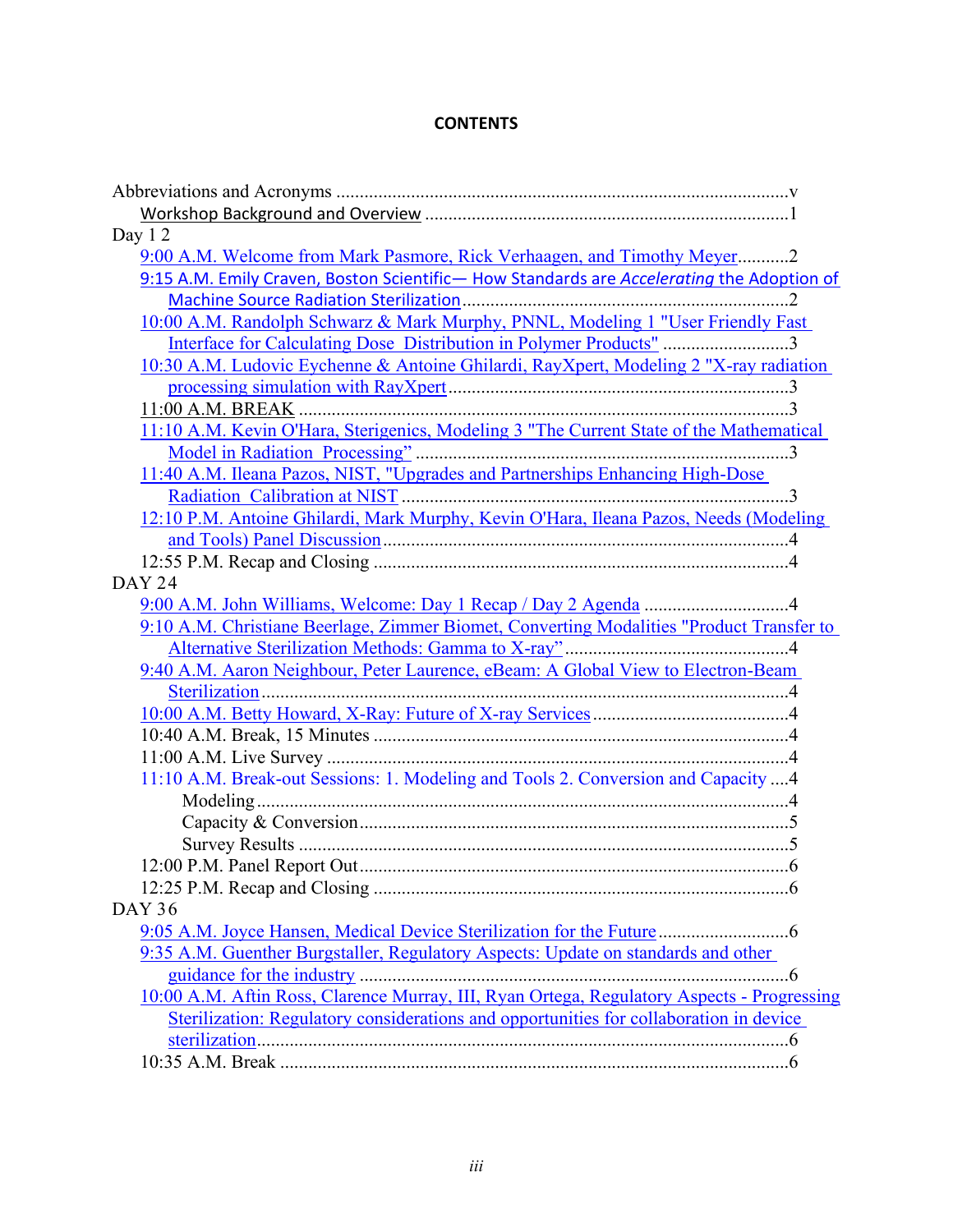| 11:00 A.M. Aftin Ross, Betty Howard, Byron Lambert, Clarence Murray, III, Emily Craven, |  |
|-----------------------------------------------------------------------------------------|--|
| Guenther Burgstaller, James Hathcock, Joyce Hansen, Ryan Ortega, Panel Discussion:      |  |
|                                                                                         |  |
|                                                                                         |  |
|                                                                                         |  |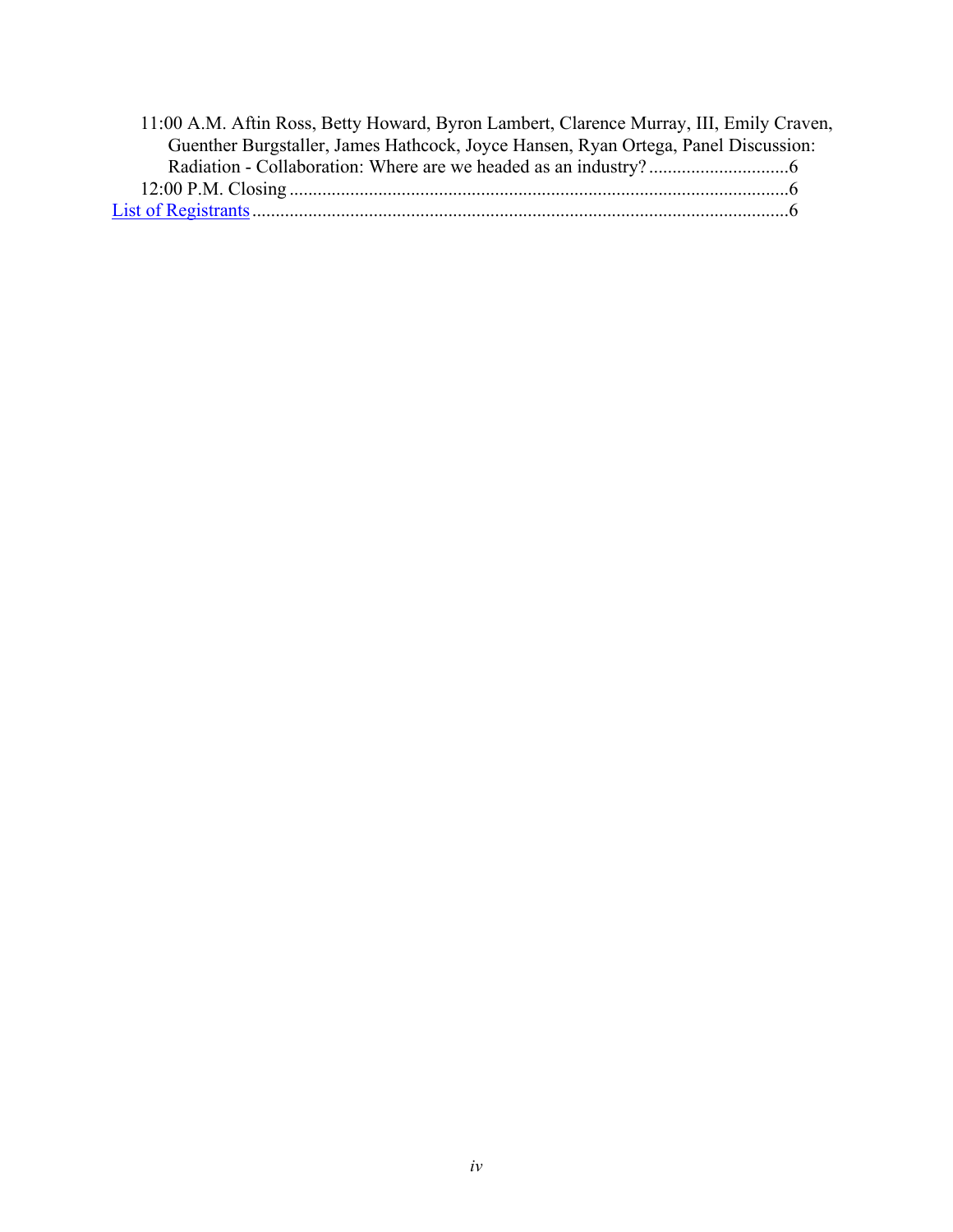## **ABBREVIATIONS AND ACRONYMS**

| 510k              | A premarket submission to the FDA for a device that is substantially equivalent to an<br>existing device                                                                                                                                                                                                       |
|-------------------|----------------------------------------------------------------------------------------------------------------------------------------------------------------------------------------------------------------------------------------------------------------------------------------------------------------|
| AAMI              | Association for the Advancement of Medical Instrumentation                                                                                                                                                                                                                                                     |
| <b>ASTM</b>       | Formerly the American Society for Testing and Materials; it is an international<br>standards organization.                                                                                                                                                                                                     |
| <b>DOE</b>        | U.S. Department of Energy                                                                                                                                                                                                                                                                                      |
| <b>DUR</b>        | Dose Uniformity Ratio                                                                                                                                                                                                                                                                                          |
| E-beam            | Electron beam                                                                                                                                                                                                                                                                                                  |
| EO.               | Ethylene oxide                                                                                                                                                                                                                                                                                                 |
| <b>FDA</b>        | Food and Drug Administration                                                                                                                                                                                                                                                                                   |
| <b>IFU</b>        | <b>Instructions for Use</b>                                                                                                                                                                                                                                                                                    |
| ISO11137-1        | International Organization for Standardization standard, Sterilization of health care<br>products - Radiation - Part 1: Requirements for development, validation and<br>routine control of a sterilization process for medical devices. Note: gamma, e-beam<br>and x-ray radiation sterilization are in scope. |
| ISO11137-3        | Sterilization of health care products - Radiation - Part 3: Guidance on dosimetric<br>aspects of development, validation and routine control. Note: gamma, e-beam and<br>x-ray radiation sterilization are in scope.                                                                                           |
| <b>MDIC</b>       | <b>Medical Device Innovation Consortium</b>                                                                                                                                                                                                                                                                    |
| <b>NNSA</b>       | National Nuclear Security Administration                                                                                                                                                                                                                                                                       |
| <b>PDA</b>        | The Parenteral Drug Association                                                                                                                                                                                                                                                                                |
| <b>PMA</b>        | premarket approval to the FDA for a new medical device                                                                                                                                                                                                                                                         |
| <b>PNNL</b>       | Pacific Northwest National Laboratory                                                                                                                                                                                                                                                                          |
| The Panel         | The Panel on Gamma and Electron Irradiation (https://www.irradiationpanel.org/)                                                                                                                                                                                                                                |
| R&D               | Research and development                                                                                                                                                                                                                                                                                       |
| <b>TIR</b>        | Technical Information Report; designation for an AAMI guidance document                                                                                                                                                                                                                                        |
| AAMI TIR104       | Guidance on transferring health care products between radiation sterilization sites or<br>modalities; early draft                                                                                                                                                                                              |
| Method $VD_{max}$ | An ISO/EN/AAMI method for establishing radiation sterilization dose using the dose<br>substantiation methodology.                                                                                                                                                                                              |
| X-ray             | High-energy electromagnetic radiation                                                                                                                                                                                                                                                                          |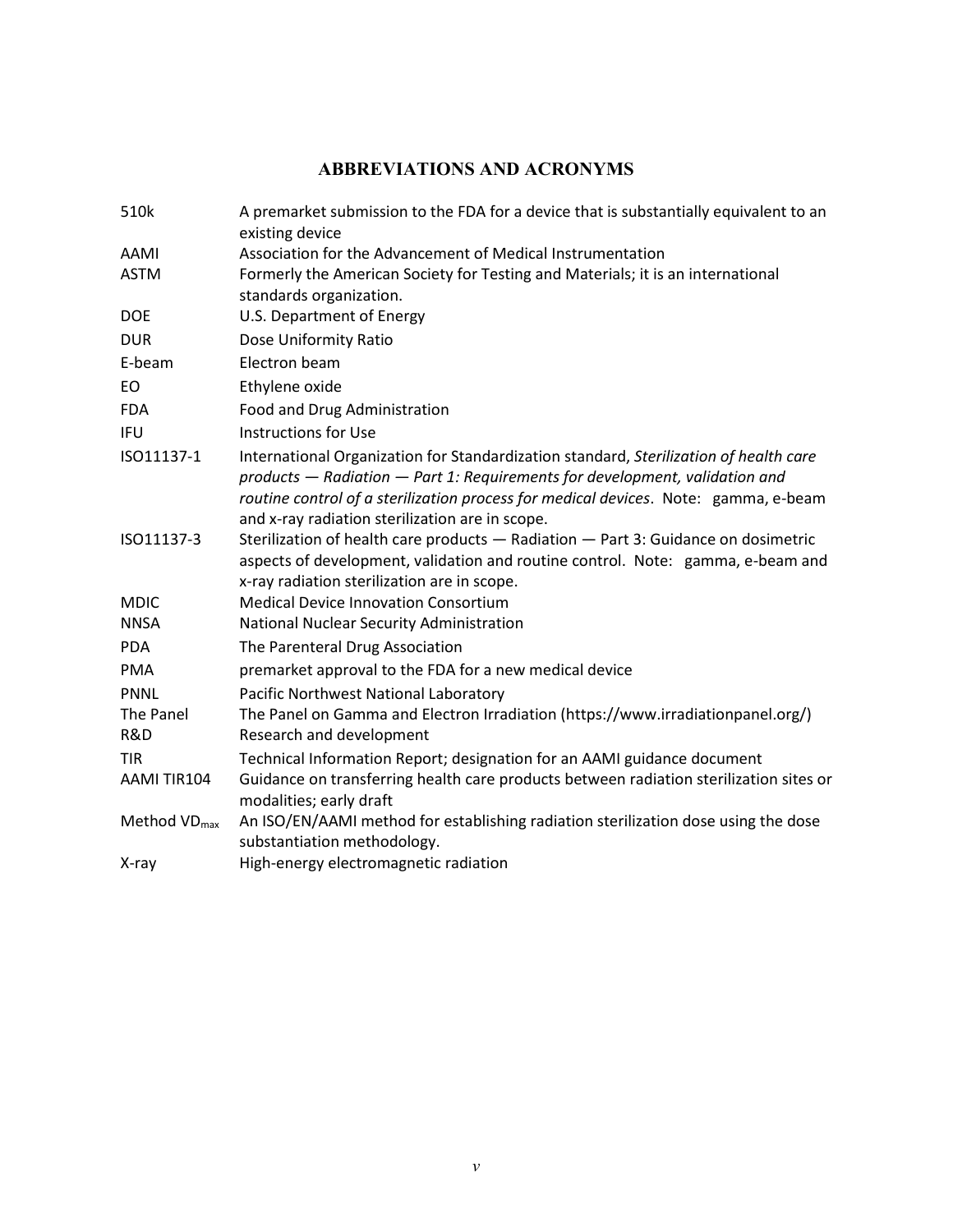#### **Workshop Background and Overview**

On September 22-24, 2021, Fermi National Laboratory hosted the third annual Medical Device Sterilization Workshop convened as a virtual meeting for cross industry stakeholders to share learnings and discussions on accelerator-based sterilization.

Over three half-days, the workshop built on the work presented in the past two years to work towards fostering collaboration and partnership under the common goal of patient safety. The event provided:

- Updates on previous topics such as the performance of materials tested in all three radiation modalities.
- Information on how modeling and simulation can assist in the adaptation of radiation sterilization.
- Interactions with the FDA to help overcome the Regulatory apprehension that many organizations experience in contemplating unfamiliar technologies.
- Multiple Q&A opportunities and breakout sessions

Technical advancements are making accelerator-based sources of radiation viable candidates for sterilization of medical devices. Electron beams and x-rays are becoming more cost-competitive and new facilities are being built to provide needed capacity and redundancy. As the industry becomes more receptive to these modalities, there is a need for information and data to enable prospective users to evaluate these options for their products. The workshops offered in 2019, 2020, and now 2021, were designed to foster conversation between device manufacturers, regulators, consultants, equipment and service providers on needs, capabilities, and knowledge. Over 300 people registered to attend the workshop— a record attendance for the Medical Device Sterilization Workshop.

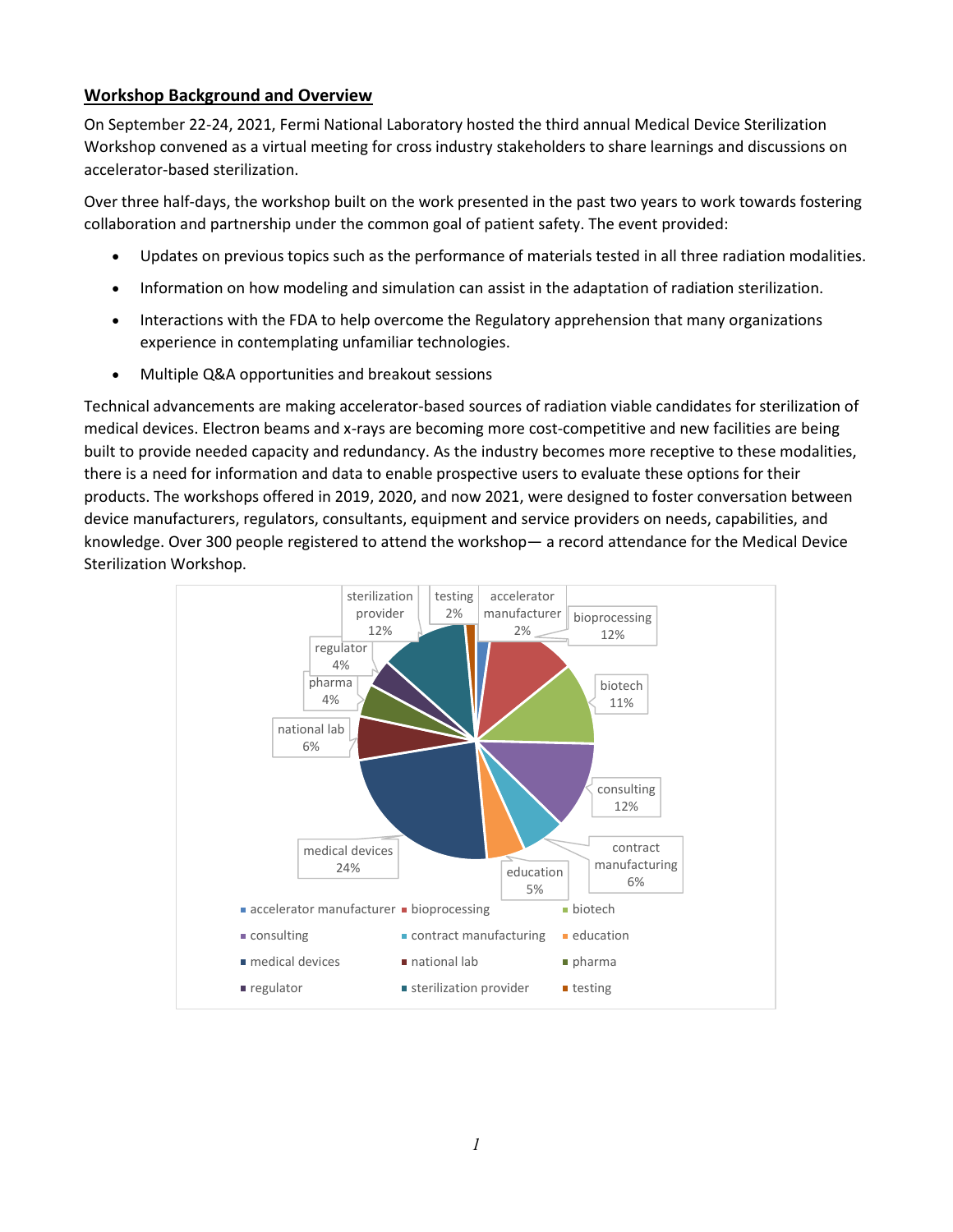#### **9:00 A.M. Welcome from Mark Pasmore, Rick Verhaagen, and Timothy Meyer**

Day 1 of the Medical Device Sterilization Workshop was kicked off by welcoming statements from Mark Pasmore, Rick Verhaagen, and Timothy Meyer.

#### **[9:15 A.M. Emily Craven, Boston Scientific](https://indico.fnal.gov/event/49747/attachments/148523/190970/210922Craven.mp4)— How Standards are** *Accelerating* **the Adoption of [Machine Source Radiation Sterilization](https://indico.fnal.gov/event/49747/attachments/148523/190970/210922Craven.mp4)**

In order for the medical device industry to grow, we need to provide more options for radiation sterilization. Craven's talk discussed the standards organizations pertinent to radiation sterilization and how standards can help ease the transfer between sterilization modalities. The talk discussed AAMI TIR100, which will provide a comprehensive framework for ensuring the end-to-end sterility of medical products; AAMI TIR17, which can be used as a resource in new product design when selecting materials for a health care product; and AAMI TIR104, which provides guidance on transferring between radiation sources. To take advantage of machine source radiation, guidance can help organizations understand the fundamentals of designing products for radiation and transferring products from one radiation source to another. The collaboration between industry/regulatory bodies and between standards organizations is helping to fill this gap. New guidance will help accelerate the adoption of machine source radiation sterilization technology. Consideration of end-to-end product lifecycle will make modality transitions easier. Coordination between different standards organizations is key. Standards work is a great example of collaboration to meet the needs of the health care product sterilization community.



<sup>&</sup>lt;sup>1</sup> Joyce Hansen, originally scheduled to deliver the first presentation of the workshop, delivered on day 3 of the workshop.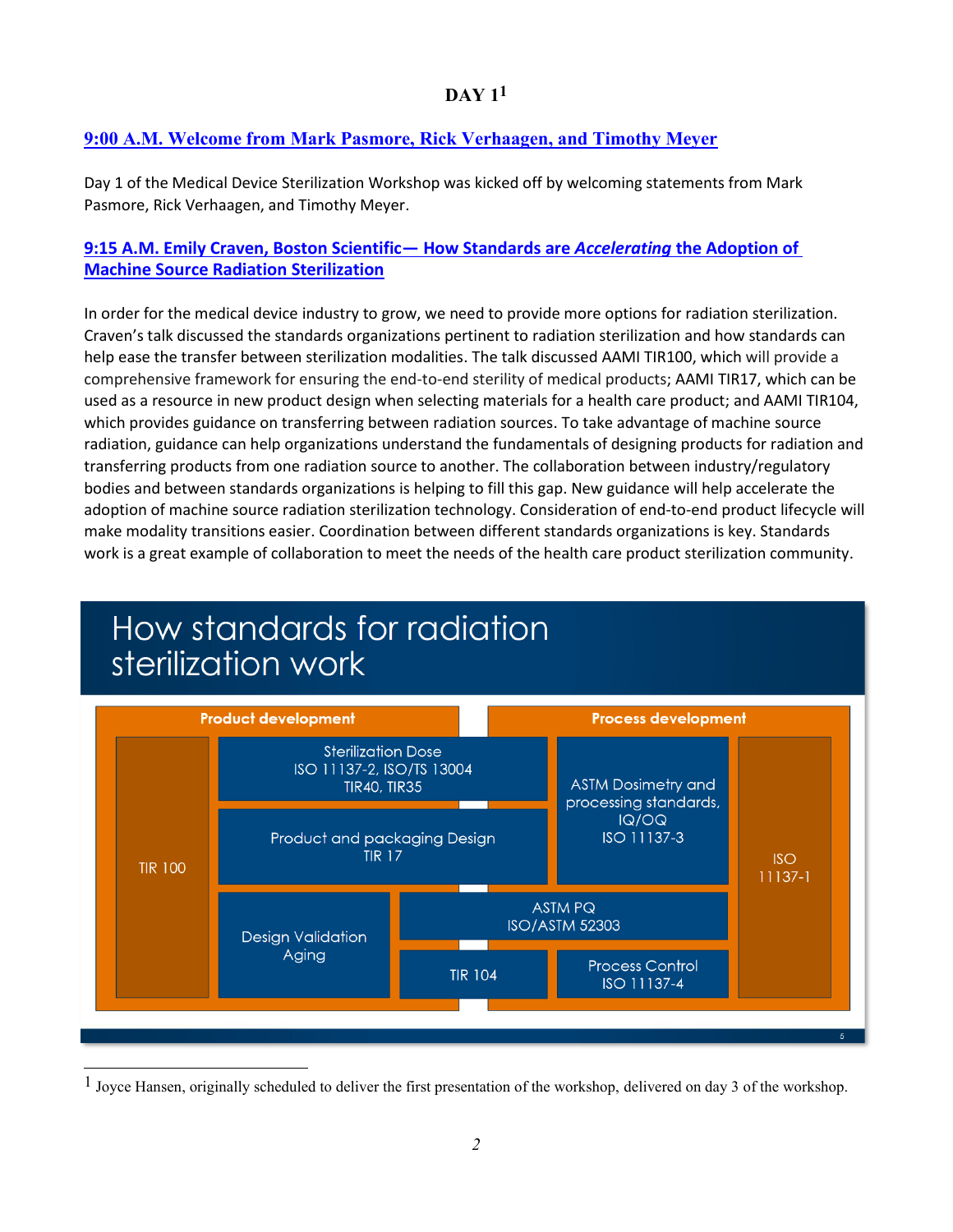#### **[10:00 A.M. Randolph Schwarz & Mark Murphy, PNNL, Modeling 1 "User Friendly Fast](https://indico.fnal.gov/event/49747/attachments/148523/190855/210922SchwarzMurphy_rev211018_cmp.mp4)  [Interface for Calculating Dose Distribution in Polymer Products"](https://indico.fnal.gov/event/49747/attachments/148523/190855/210922SchwarzMurphy_rev211018_cmp.mp4)**

Significant impediments remain for medical device manufacturers desiring to transition from gamma-ray and ethylene-oxide sterilization modalities to electron-beam or X-ray. These impediments are mostly in the form of data and education gaps and not necessarily a lack in technology. The Office of Radiological Security (ORS) within the National Nuclear Security Administration (NNSA) has been working with government and private entities that utilize high activity gamma-ray irradiators for various applications, which includes medical product sterilization. One aim is to help advance X-ray and electron beam technologies and increase their use. ORS asked PNNL to build a collaborative team that included major players in the medical sterilization industry. The team was charged to focus on data and education gaps, as identified by the Fermilab and IAEA reports. This presentation covers a recently added task, which is to identify gaps in dose distribution modeling tools, and brainstorm ways in which to improve these software tools for use by non-experts.

#### **[10:30 A.M. Ludovic Eychenne & Antoine Ghilardi, RayXpert, Modeling 2 "X-ray radiation](https://indico.fnal.gov/event/49747/attachments/148523/190846/210922EychenneGhilardi_rev211018_cmp.mp4)  [processing simulation with RayXpert](https://indico.fnal.gov/event/49747/attachments/148523/190846/210922EychenneGhilardi_rev211018_cmp.mp4)**

The presentation discussed RayXpert, a code developed by TRAD Tests & Radiations that associates a 3D modeling tool to a Monte Carlo calculation method to perform radiation simulation and dose rate calculation for the Industry, the Nuclear & Medical fields. The tool can reduce the cost of dosimetry, increase confidence in dose mapping, and increase efficiency (quality/qualification time).

#### **11:00 A.M. BREAK**

#### **[11:10 A.M. Kevin O'Hara, Sterigenics, Modeling 3 "The Current State of the Mathematical](https://indico.fnal.gov/event/49747/attachments/148523/190847/210922Ohara_rev211018_cmp.mp4)  [Model in Radiation Processing"](https://indico.fnal.gov/event/49747/attachments/148523/190847/210922Ohara_rev211018_cmp.mp4)**

The presentation reviewed the current state of the mathematical model used in radiation processing, focusing on healthcare product sterilization. O'Hara summarized the current tools, including strengths/weaknesses; described the organizations that currently offer a dose calculations service or have in-house capabilities; and described some practical applications of the mathematical method in radiation processing. While expertise in mathematical models exists through numerous organizations (service providers, consultants, equipment manufacturers), the tool has not been universally adopted, and the regulatory/industry mindset will have to change. International standards need to evolve for the mathematical methods to be more universally accepted. Papers/publications/workshops focusing on mathematical models will assist with its adoption.

#### **11:40 A.M. [Ileana Pazos, NIST, "Upgrades and Partnerships Enhancing High-Dose Radiation](https://indico.fnal.gov/event/49747/attachments/148522/190836/IleanaPazos-MedicalDeviceSter_2021.pdf)  [Calibration at NIST](https://indico.fnal.gov/event/49747/attachments/148522/190836/IleanaPazos-MedicalDeviceSter_2021.pdf)**

The presentation discussed calibration services, lab renovation and move, acquisition of a new irradiator, consensus value to scale electron-beam, Emergency Radiation Dosimetry System (ERDS) collaboration, and the NIST On A Chip (NOAC) collaboration. The ERDS system is a portable device to rapidly measure the amount of radiation received by exposed individuals in the aftermath of a mass-exposure nuclear event. NOAC is a first step toward a miniaturized version of the conventional calorimetry technique. NOAC operates by measuring the temperature rise in silicon devices due to radiation absorption. The chip-based device detects how heat energy affects the properties of light passing through microscopic channels being irradiated by gamma rays or an electron beam. The new sensor promises highly accurate readings at smaller dimensions.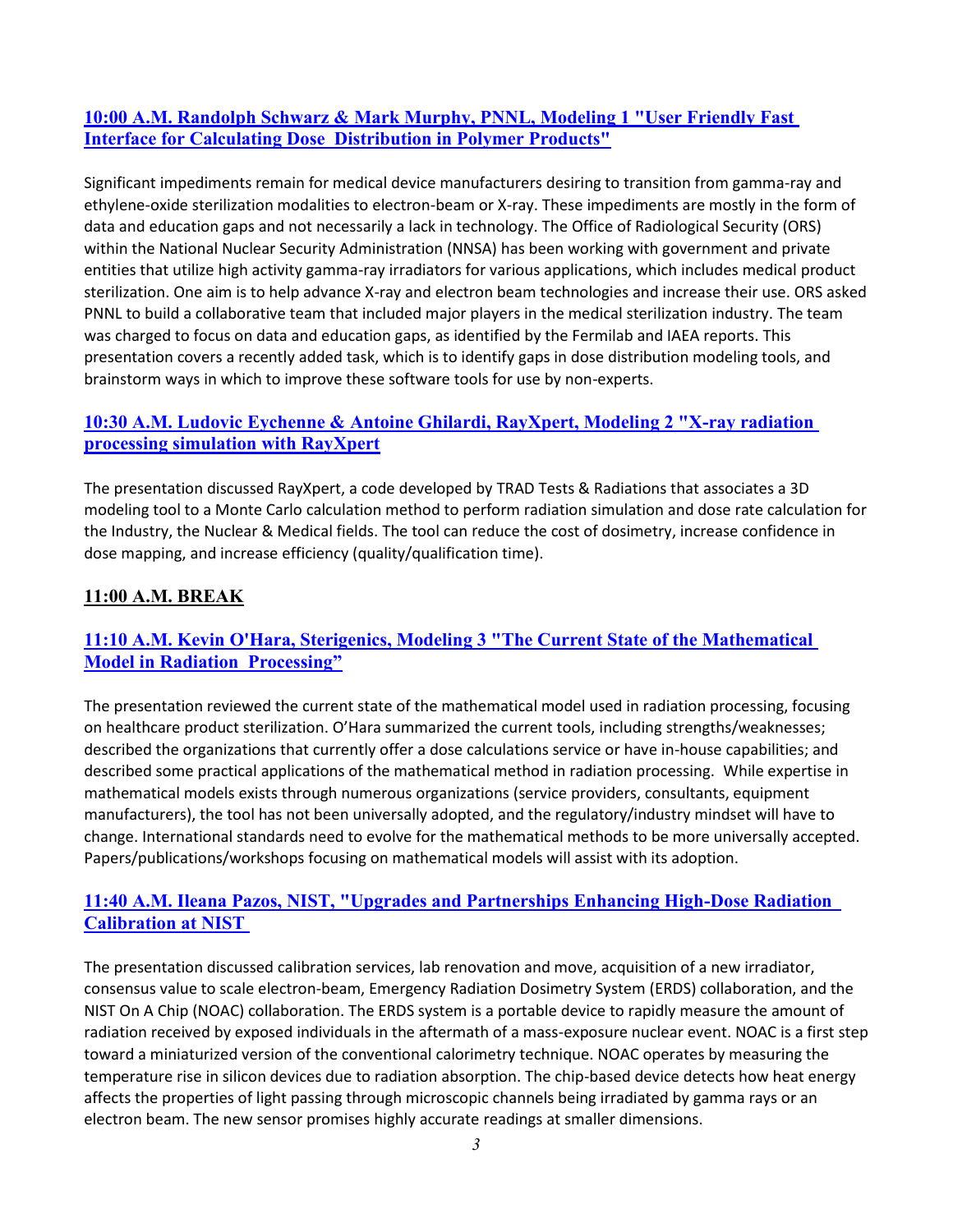#### **12:10 P.M. Antoine Ghilardi, Mark Murphy, Kevin O'Hara, Ileana Pazos, Needs (Modeling and Tools) Panel Discussion**

#### **12:55 P.M. Recap and Closing**

#### **DAY 2**

#### **[9:00 A.M. John Williams, Welcome: Day 1 Recap / Day 2 Agenda](https://indico.fnal.gov/event/49747/attachments/148523/190848/210923Beerlage_cmp.mp4)**

#### **[9:10 A.M. Christiane Beerlage, Zimmer Biomet, Converting Modalities "Product Transfer to](https://indico.fnal.gov/event/49747/attachments/148523/190848/210923Beerlage_cmp.mp4)  [Alternative Sterilization Methods: Gamma to X-ray"](https://indico.fnal.gov/event/49747/attachments/148523/190848/210923Beerlage_cmp.mp4)**

This presentation was a case study that presented the experience of converting a product from gamma to x-ray sterilization. It covered establishing the team and product scope, supplier qualification and process qualification, material compatibility and biological evaluation, and regulatory considerations.

#### **[9:40 A.M. Aaron Neighbour, Peter Laurence, eBeam: A Global View to Electron-Beam](https://indico.fnal.gov/event/49747/attachments/148523/190850/210923LaurenceNeighbour_cmp.mp4)  [Sterilization](https://indico.fnal.gov/event/49747/attachments/148523/190850/210923LaurenceNeighbour_cmp.mp4)**

The presentation reviews the current market situation, discusses the need for new modalities with masks as a case study, and concludes that e-beam can supplement sterilization needs. Electron beam sterilization can alleviate systemic PPE shortages, as a topical example.

#### **[10:00 A.M. Betty Howard, X-Ray: Future of X-ray Services](https://indico.fnal.gov/event/49747/attachments/148523/190849/210923Howard_rev211019_cmp.mp4)**

The presentation describes the market for gamma services and the projected capacity gap, regulatory pressures, ionizing radiation options, a comparison of gamma, electron beam, and x-ray, and paths forward.

#### **10:40 A.M. Break, 15 Minutes**

**11:00 A.M. Live Survey**

#### **11:10 A.M. Break-out Sessions: 1. Modeling and Tools 2. Conversion and Capacity**

Beau Rollins, James Hathcock, Joern Meissner, John Williams, Mark Pasmore, Peter Baker, Thomas Kroc, Vu Le

#### **MODELING**

The survey results for the Modeling session indicated software and tools were used primarily with R&D and innovation. However, there were discussions with interest in the use of these tools as an investigation tool as part of the quality system and referencing results for validations. Participants indicated that they don't see modeling being integrated into their quality system anytime soon. There's a general perception that a theoretical model may not be considered as a tool for a quality decision. Those who have used the tool mentioned it would be helpful if there was additional guidance on how results can be used in parallel with dose mapping such as a method of identifying minimum and maximum dose locations ahead of validations. New and improved tools have become available over the past several years and have become simpler to use but there is still a general perception that these tools are complex and requires a broad set of skillsets to run simulations. This is an opportunity for vendors to provide more general awareness training as well as educational courses to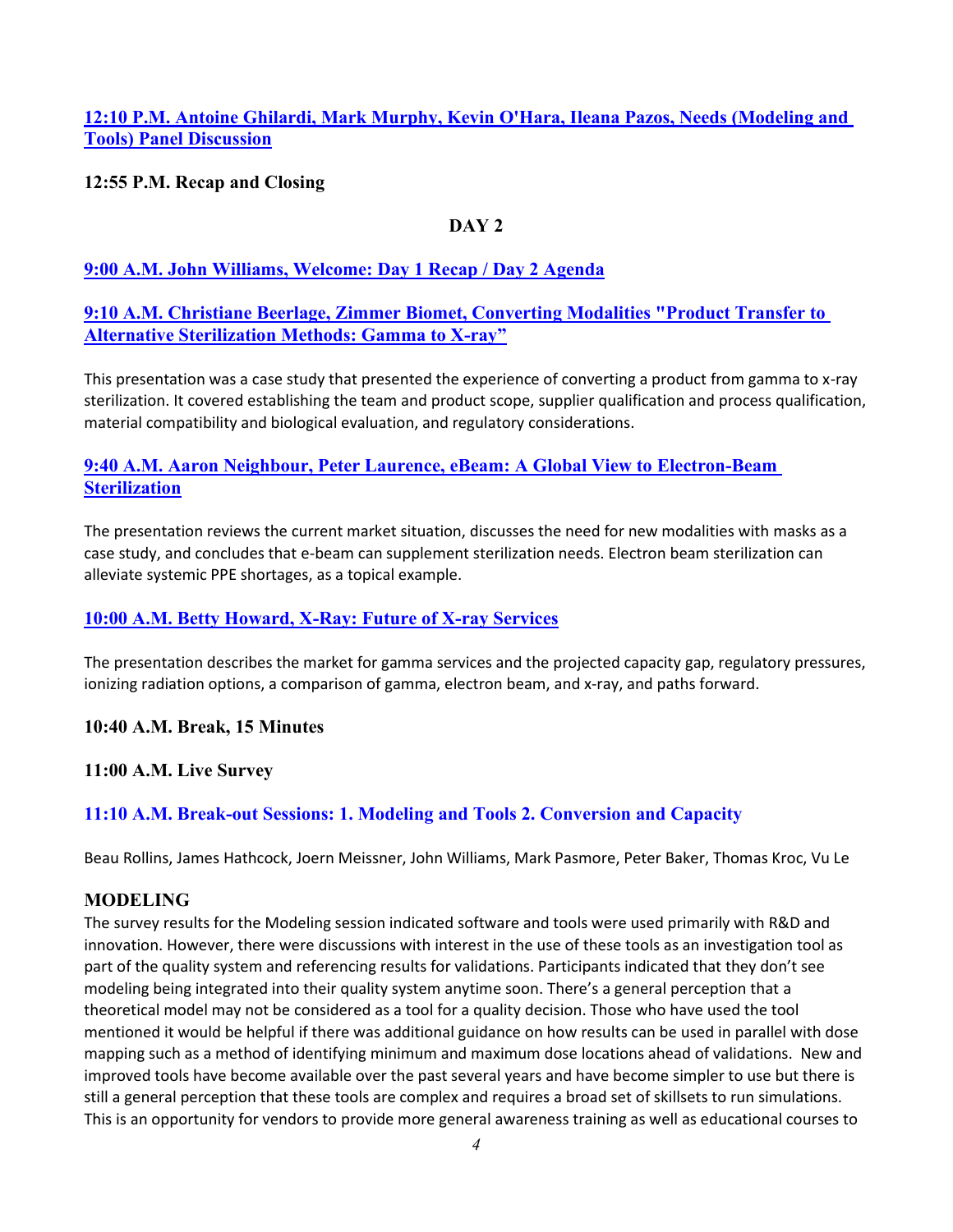demystify the difficulties of modeling. The next step with development in this space is bridging the gap between R&D and Operations/Quality. Companies who bring this software and tool in-house will need support from experts or be able to build the needed competency to integrate a model that can be verified and referenced as part of a qualification or even a CAPA tool in the future.

#### **CAPACITY & CONVERSION**

The survey results for this section rolled into similar discussions around the regulatory challenges and product testing strategy being the biggest hurdles. The challenges with regulatory can be as difficult internally as external. The publication of AAMI's TIR 104 comes at a critical time as people discussed the need for additional guidance and framework for converting between modalities. There's a need for this to be a step towards harmonization across notified bodies around the world as the position of a modality change can vary from small to substantial when moving between equivalent sources or gamma to electron beam. There's a large portion of products being converted over to electron beam. Simple products with large dose ranges can be prioritized as immediate opportunities to alleviate capacity constraints to allow more time for sensitive combination devices. The capability challenge usually centered around products with limited dose ranges. There's a clear opportunity in these cases where modeling software can infer capability before performing exhaustive DUR studies. Education and awareness can mitigate a lot of the unknowns and hesitation with changing modalities. More case studies and success stories that can be shared can help fill this gap.

#### **SURVEY RESULTS**

|               | How did you hear about this workshop?             |
|---------------|---------------------------------------------------|
|               |                                                   |
| 8             | Attended in a previous year                       |
| 12            | <b>Email from Organizers</b>                      |
| $\mathcal{L}$ | LinkedIn                                          |
| 18            | Referred by a friend or colleague                 |
| 3             | Referred by a professional organization           |
| 43            | <b>Total</b>                                      |
|               |                                                   |
|               | Would you recommend the workshop to someone else? |
|               |                                                   |
| 0             | Not likely                                        |
| $\Omega$      | somewhat not likely                               |
| $\Omega$      | neutral                                           |
| 11            | somewhat likely                                   |

42 **Total**

**How likely are you to use the presentations, recordings, or report sometime in the future?**

- 0 Not likely
- 2 somewhat not likely
- 5 neutral
- 15 somewhat likely
- 21 very likely
- 43 **Total**